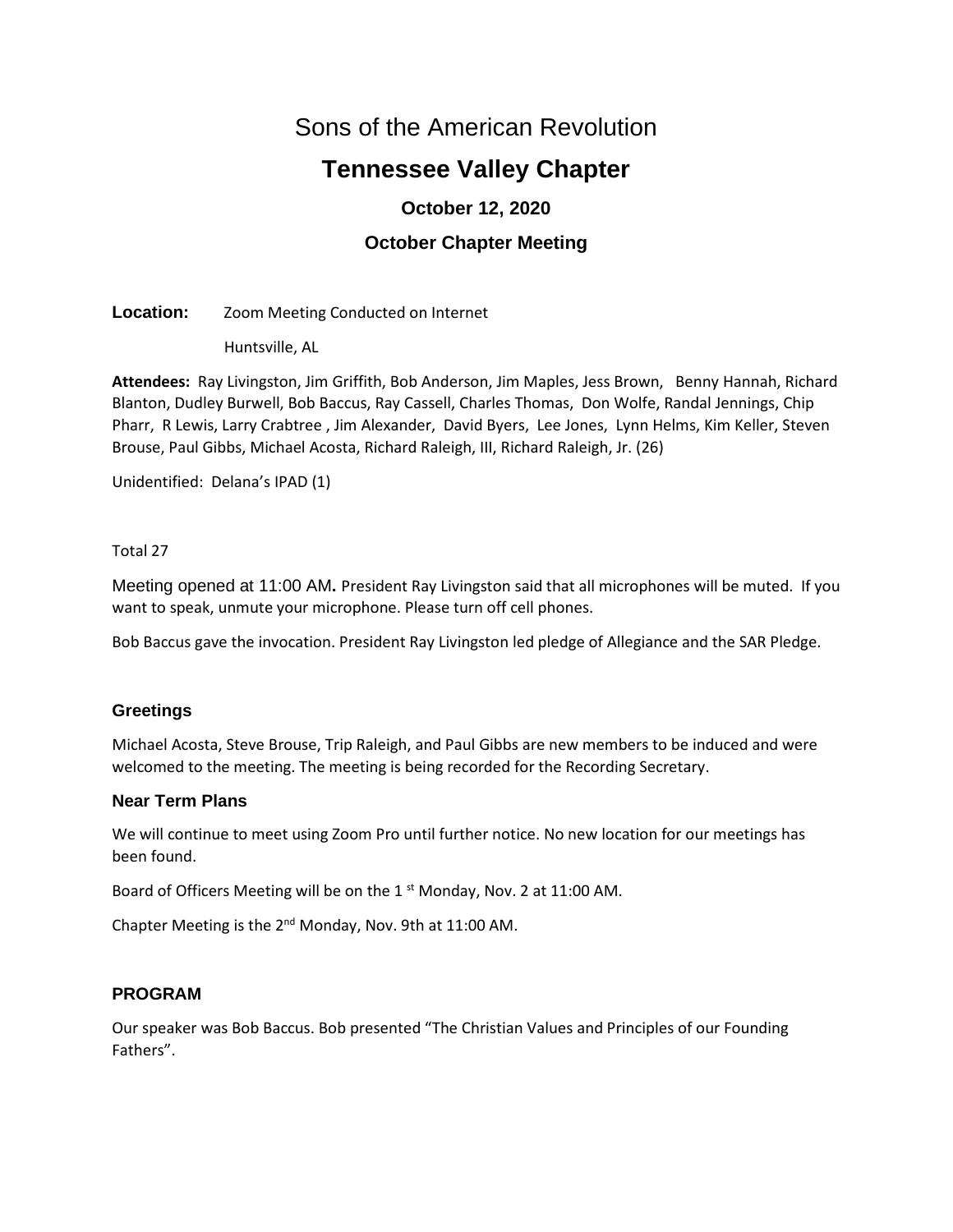#### **Old Business**

The minutes from our meeting on 9/14/2020 have been posted for two weeks. There were no comments or questions about the minutes. The minutes were approved as posted.

A donation has been made to the Huntsville library to honor deceased members. The next step is to approve books about the American Revolution to honor deceased members.

#### **Inductions/Supplementals**

The following New Members were inducted: Paul Allan Gibbs **Faul Allah Gibbs Faul Allah Gibbs** 

Richard Raleigh, III - Patriot Timothy Rich Michael Acosta - Patriot Joshua Timmons Steven Michael Brouse - Patriot Johann Adam

Braus

#### **Presidents Report**

This is the 14<sup>th</sup> official TVCSAR meeting which includes both BOO and Chapter meetings held using Zoom. COVID has changed our way we hold meetings. Zoom allows us to continue to function. COVID is impacting our ability to conduct training in Schools and may limit the number of students that will be involved in various contests.

Thanks to our members and officers for their continuing volunteer efforts during this difficult year.

Twickenham Towne Chapter of DAR and SAR have a grave marking for Henry Harless at Bellview Cemetery at 2:00 PM on Oct.24<sup>th</sup>. Ken Michel is handling coordination with DAR and CAR.

Please take the NSSAR Youth Protection Training. If you have contact with youth, it is mandatory training. It is also required for all NSSAR officers. In the future State and local officers will be required to take the training. The training is available on the NSSAR website. It takes about 30 minutes.

If you and your committee are planning to present Awards and/or Certificates, check your calendar and be sure you allow adequate time to get the items needed. Contact Randal Jennings for ordering procedures.

On Saturday, the President's Volunteer Service Award will be presented to one of our members. We have other members that can receive medals for their work. Please track your time and activities and apply for awards.

TVCSAR is creating videos about our Chapter. Videos are being created of Awards presentations, events and programs. A TVCSAR YouTube Channel has been created. Jim Griffith has created this Channel.

#### ALSSAR BOM Meeting on Oct. 10, 2020

The meeting was attended by Ray Livingston, Dave Billings, Jim Maples and Bob Anderson. National Officer candidates spoke.

The ALSSAR Convention and BOM Meeting will be on Feb, 19-20 2021. It is currently planned as an inperson meeting.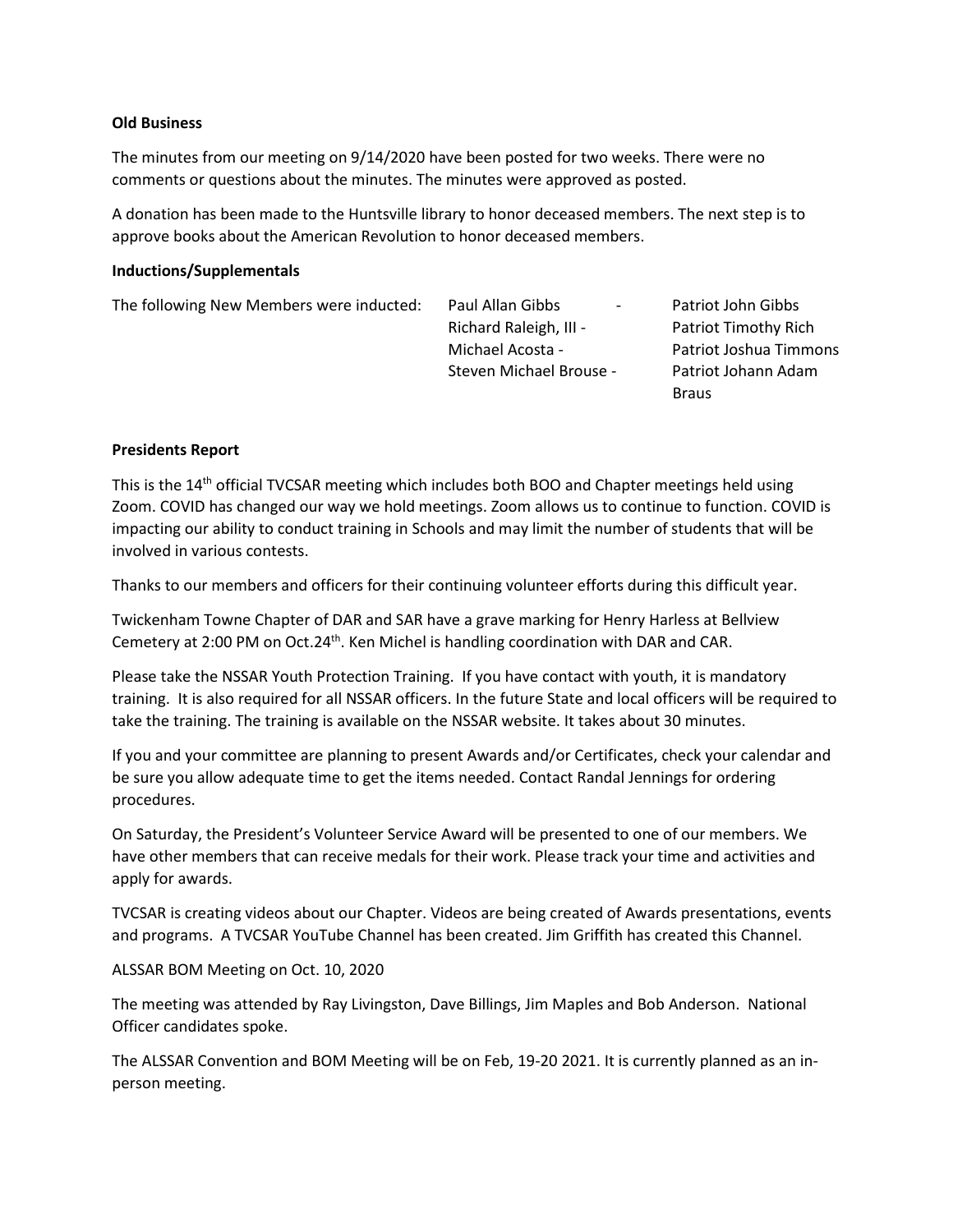The NSSAR Congress is scheduled on July10-15 2021 in Renton WA. It is currently planned as an inperson meeting.

The ALSSAR Ladies Auxiliary has donated \$1500 to the SAR Museum.

You can review individual and chapter awards in the latest SAR Magazine.

#### **MISSION OF THE SONS OF THE AMERICAN REVOLUTION**

President Ray Livingston made a pointing out the importance of the mission of SAR. Remember that the object of the Society is to be patriotic, historical and educational.

#### **Officer Reports**

#### **Vice President** -Benny Hannah

Benny reported that he has received seven (7) nominations for persons eligible for Public Service and Heroism awards. These nominations are from Morgan and Madison Police Dept.

Ron Bearden is helping with PRS data. We are close to reaching 100% of the members.

#### **Corresponding Secretary** – Jim Maples

Jim Maples thanks everyone that provided pictures and writeups for the newsletter.

#### **Recording Secretary** – Dudley Burwell

Turned in the Fall Report for ALSSAR.

#### **Registrar**- Ray Cassell

Reported that he has 31 open applications, 2 have been mailed to ALSSAR, 5 are being reviewed at NSSAR and 5 have been approved. We inducted 4 at our meeting today. Six (6) SAR Supplemental Applications have been mailed to ALSSAR, six (6) are in review at NSSAR. Four Supplemental Applications have been approved. Several Supplementals are only awaiting signing.

Patriot Research System. TVCSAR has 98.5% of the members linked to Patriots, 98.5% of the Patriot lineage entered, and out of 660 applications, there are 10 missing. This is better that the National SAR at 93.6%, 54% and 119,258 with 609 missing. The ALSSAR numbers are 72.8%, 27.5% and 4243 with 19 missing.

#### **Treasurer** – Randal Jennings

We have \$9370 in the checking account and \$9354 in the money market. There are checks that have not been entered.

Dues cards will be sent out this month. State is requesting that we pay by December  $1<sup>st</sup>$ .

#### **Historian Report –** Jim Alexander

No Report. All officers please send info from new activities.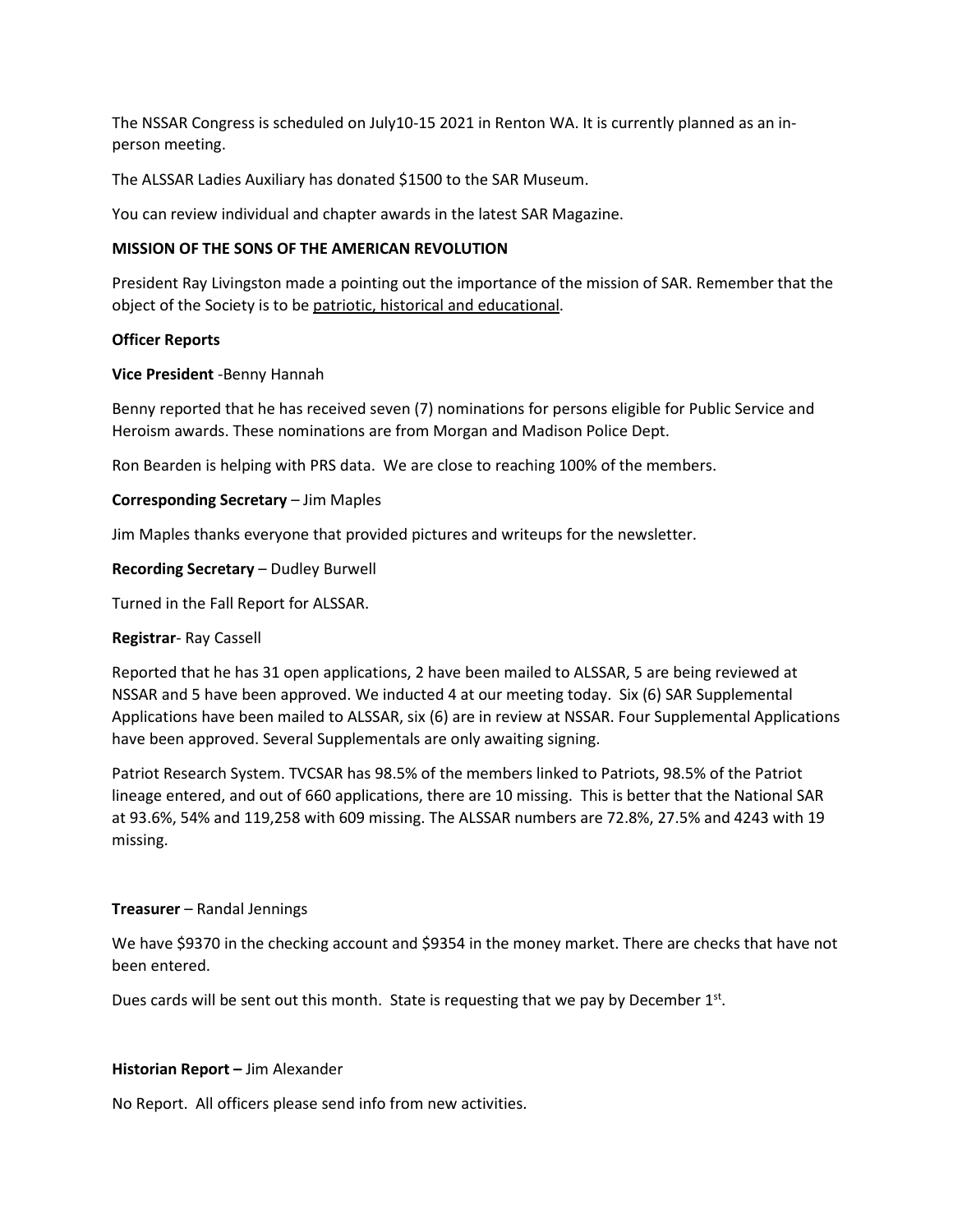**Chancellor Report –** Richard Tingle

No Report.

**Genealogist Report –** Bill Sommers

No Report.

**Chaplain Report –** James Henderson

No Report, not present.

**DEFERRED INSTALLATION BANQUET**



#### **Committee Reports**

#### **Public Relations**

**LAMAR** Advertising Certificates of Appreciation. Two for individuals and one Corporate Sept. 17 at 2:00 PM (Livingston, Hannah, Brown, Griffith, Jennings, Maples and Burwell) **Constitution** Lapel Pins- Constitution Day, Sept. 17 Mayor Tommy Battle, City of Huntsville, Sept. 17 at 11:00 AM Mayor Paul Finley, City of Madison, Sept 16 at 4:00 PM Tazewell Shepard, Pres.-Elect of Alabama State Bar: Sept 15 **WLRH** Certificate of Appreciation for PSA support Oc t 1 at 1:00 PM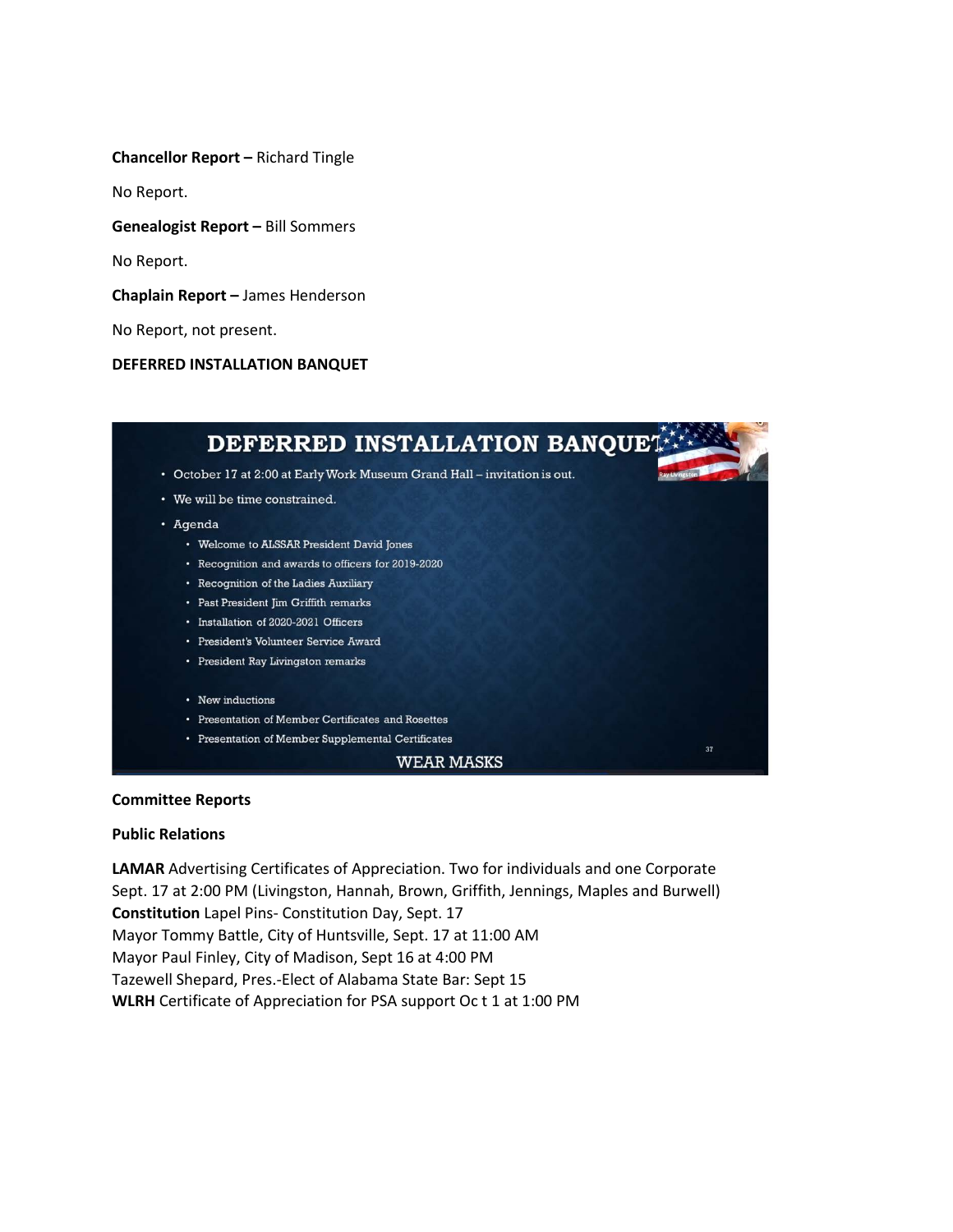#### **Grave Markings**

Dudley Burwell reported that the Veterans Administration has approved the application for a headstone for Revolutionary War Soldier Patriot Jacob Caulk. He is buried at Mt Paran Cemetery. The descendant is Kathryn Vernor. The proposed marking date is Saturday, Nov.  $14^{\text{th}}$ . This is an SAR Chapter and Color Guard Event.

The headstone for Patriot Richard Johnson buried in the Chambless-Byrne Cemetery has been received and is in place. The descendant is Karen Gilliam Andress. The proposed marking date is Saturday, Nov. 14<sup>th</sup>. This is an SAR Chapter and Color Guard Event.

Patriot Henry Harless, Sr. Belleview Cemetery, Descendants are Virginia Harless Cook and Fred Olive. The new headstone will be marked on Oct. 24<sup>th</sup> at 2:00 PM. This will be a DAR event with SAR Color Guard and member support. Bob Baccus will sound taps.

## **Veterans Day (Nov. 11)**

The SAR Float will be used in the Athens Parade on Nov. 7<sup>th</sup>. Bob Anderson will lead the rebuilding of the float. The build day is Oct. 31<sup>st</sup>. Randal Jennings needs Color Guard members to march and participate in this event.

#### **New Business**

Future meetings will be Zoom Pro for now. When public health rules permit, we will start meeting face to face.

## **Closing Comments**

Randal Jennings will schedule a Color Guard practice session. An event was scheduled for Thursday night but will be rescheduled. Due to refinements in the Color commands, a practice is needed. Randal has seven Color Guard members for the Harless grave marking. There are four Color Guard members that will participate in the Hunt Springs National Defense luncheon. Only two persons have signed up for the Athens Veterans Day parade. Randal is looking for more to help with this event. They will participate in Maple Hill DAR wreath laying for Luther Isom at Maple Hill Cemetery on Dec. 6th.

President Ray Livingston's closing comments:

Thanks, Bob Baccus, for our program on "The Christian Values and Principles of our Founding Fathers".

Remember to attend Officers Installation-Awards Saturday, Oct. 17<sup>th</sup>, Early Works Museum at 2:00 PM.

Next BOO meeting is on Nov. 2<sup>nd</sup>

Next Chapter Membership meeting is on Nov, 9<sup>th</sup>.

#### **Action Points**

- 1. Twickenham Town Chapter of DAR and SAR have a grave marking for Henry Harless at Bellview Cemetery at 2:00 PM on Oct.24<sup>th</sup>. Ken Michel
- 2. Please take the NSSAR Youth Protection Training.